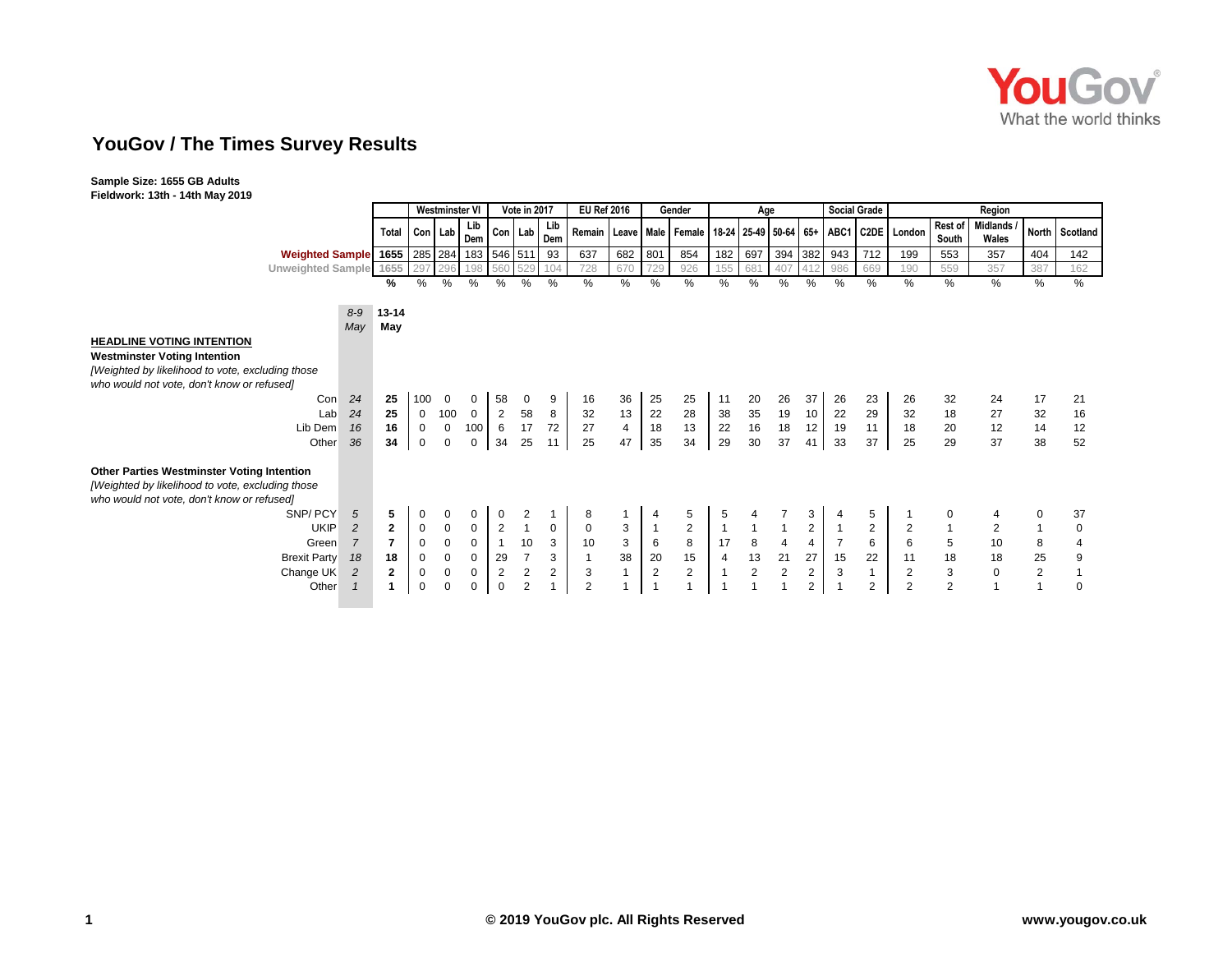

## **Sample Size: 1655 GB Adults**

**Fieldwork: 13th - 14th May 2019**

|                                                                                                                                                 |                  |                         | <b>Westminster VI</b> |                  |                     |                         |                         | Vote in 2017     |                         | <b>EU Ref 2016</b>        |                         | Gender                  |                           | Age               |                          |                         |                         | <b>Social Grade</b> |                         |                         |                          |                           |                                             |
|-------------------------------------------------------------------------------------------------------------------------------------------------|------------------|-------------------------|-----------------------|------------------|---------------------|-------------------------|-------------------------|------------------|-------------------------|---------------------------|-------------------------|-------------------------|---------------------------|-------------------|--------------------------|-------------------------|-------------------------|---------------------|-------------------------|-------------------------|--------------------------|---------------------------|---------------------------------------------|
|                                                                                                                                                 |                  | Total                   | Con Lab               |                  | Lib<br>Dem          |                         | Con Lab                 | Lib<br>Dem       | Remain                  |                           |                         | Leave Male Female       |                           | 18-24 25-49 50-64 |                          | $65+$                   | ABC1                    | C <sub>2</sub> DE   | London                  | Rest of<br>South        | <b>Midlands</b><br>Wales | <b>North</b>              | Scotland                                    |
| Weighted Sample 1655                                                                                                                            |                  |                         | 285 284               |                  | 183                 | 546 511                 |                         | 93               | 637                     | 682                       | 801                     | 854                     | 182                       | 697               | 394                      | 382                     | 943                     | 712                 | 199                     | 553                     | 357                      | 404                       | 142                                         |
| Unweighted Sample 1655                                                                                                                          |                  |                         | 297                   | 296              | 198                 | 560                     | 529                     | 104              | 728                     | 670                       | 729                     | 926                     | 155                       | 681               | 407                      | 412                     | 986                     | 669                 | 190                     | 559                     | 357                      | 387                       | 162                                         |
|                                                                                                                                                 |                  | $\%$                    | $\frac{0}{0}$         | $\%$             | $\frac{9}{6}$       | $\frac{9}{6}$           | $\%$                    | $\frac{0}{2}$    | $\frac{9}{6}$           | %                         | $\frac{9}{6}$           | $\frac{0}{0}$           | %                         | $\frac{0}{6}$     | $\%$                     | $\frac{9}{6}$           | $\frac{9}{6}$           | $\frac{9}{6}$       | $\frac{0}{0}$           | $\frac{0}{6}$           | %                        | $\frac{0}{0}$             | $\frac{9}{6}$                               |
|                                                                                                                                                 | $8-9$            | 13-14                   |                       |                  |                     |                         |                         |                  |                         |                           |                         |                         |                           |                   |                          |                         |                         |                     |                         |                         |                          |                           |                                             |
|                                                                                                                                                 | May              | May                     |                       |                  |                     |                         |                         |                  |                         |                           |                         |                         |                           |                   |                          |                         |                         |                     |                         |                         |                          |                           |                                             |
| If there were a general election held tomorrow,<br>which party would you vote for?                                                              |                  |                         |                       |                  |                     |                         |                         |                  |                         |                           |                         |                         |                           |                   |                          |                         |                         |                     |                         |                         |                          |                           |                                             |
| Conservative                                                                                                                                    | 16               | 17                      | 100                   | $\mathbf 0$      | $\mathbf 0$         | 45                      | 0                       | $\overline{7}$   | 12                      | 26                        | 18                      | 16                      | 8                         | 13                | 19                       | 27                      | 19                      | 15                  | 16                      | 23                      | 16                       | 11                        | 15                                          |
| Labour                                                                                                                                          | 17               | 17                      | $\pmb{0}$             | 100              | $\mathbf 0$         | $\overline{1}$          | 44                      | $\overline{7}$   | 25                      | $\boldsymbol{9}$          | 16                      | 18                      | 24                        | 22                | 14                       | $\overline{7}$          | 16                      | 19                  | 21                      | 13                      | 19                       | 21                        | 12                                          |
| Liberal Democrat                                                                                                                                | 11               | 11                      | $\pmb{0}$             | $\pmb{0}$        | 100                 | $\sqrt{5}$              | 12                      | 58               | 21                      | $\ensuremath{\mathsf{3}}$ | 14                      | 9                       | 15                        | $10$              | 13                       | 9                       | 14                      | $\overline{7}$      | 11                      | 14                      | 9                        | 9                         | 10                                          |
| Scottish National Party (SNP)/ Plaid Cymru                                                                                                      | 3                | $\mathbf{3}$            | $\mathbf 0$           | $\mathbf 0$      | $\mathsf{O}\xspace$ | $\pmb{0}$               | $\mathbf 2$             | $\mathbf{1}$     | 6                       | $\mathbf{1}$              | 3                       | 3                       | 3                         | $\mathbf{3}$      | 5                        | $\mathbf 2$             | $\mathbf{3}$            | 4                   | $\pmb{0}$               | $\pmb{0}$               | 3                        | $\mathbf 0$               | 29                                          |
| Some other party                                                                                                                                | 21               | 21                      | $\mathbf 0$           | $\mathsf 0$      | $\mathbf 0$         | 26                      | 18                      | 9                | 13                      | 33                        | 23                      | 19                      | 15                        | 17                | 22                       | 29                      | 20                      | 21                  | 16                      | 21                      | 23                       | 24                        | 11                                          |
| Would not vote                                                                                                                                  | 11               | 11                      | $\mathbf 0$           | $\mathsf 0$      | $\mathbf 0$         | 5                       | 5                       | $\overline{1}$   | 3                       | 8                         | 11                      | 12                      | 17                        | 12                | 10                       | $\overline{7}$          | 8                       | 15                  | 9                       | $10$                    | 11                       | 15                        | 9                                           |
| Don't know                                                                                                                                      | 18               | 17                      | $\mathbf 0$           | $\boldsymbol{0}$ | $\pmb{0}$           | 17                      | 16                      | 14               | 17                      | 17                        | 12                      | 21                      | 14                        | 19                | 15                       | 17                      | 18                      | 15                  | 22                      | 17                      | 16                       | 18                        | 10                                          |
| Refused                                                                                                                                         | $\overline{2}$   | $\mathbf{2}$            | $\mathbf 0$           | $\mathbf 0$      | 0                   | $\overline{1}$          | 3                       | $\overline{2}$   | $\overline{c}$          | $\overline{c}$            | $\overline{2}$          | $\overline{c}$          | $\overline{2}$            | $\overline{4}$    | $\overline{1}$           | $\mathbf{1}$            | $\overline{2}$          | 3                   | 5                       | $\overline{c}$          | 3                        | $\overline{2}$            | 3                                           |
| And which of these parties would you vote for?<br>[Shown only to those who said 'Some other party';<br>$n = 3541$                               |                  |                         |                       |                  |                     |                         |                         |                  |                         |                           |                         |                         |                           |                   |                          |                         |                         |                     |                         |                         |                          |                           |                                             |
| Green                                                                                                                                           | 23               | 23                      | 0                     | 0                | 0                   | 2                       | 42                      | 29               | 59                      | 7                         | 19                      | 27                      | 69                        | 30                | 13                       | 11                      | 26                      | 19                  | 25                      | 17                      | 32                       | 21                        | 33                                          |
| UK Independence Party (UKIP)                                                                                                                    | $\boldsymbol{6}$ | ${\bf 5}$               | ${\cal O}$            | ${\cal O}$       | ${\cal O}$          | $\sqrt{5}$              | $\overline{\mathbf{4}}$ | ${\cal O}$       | $\mathbf{1}$            | $\,$ 6 $\,$               | $\overline{\mathbf{4}}$ | 8                       | $\sqrt{3}$                | $\,6\,$           | 5                        | 6                       | $\overline{5}$          | $\overline{7}$      | $\overline{7}$          | $\mathbf 5$             | 8                        | $\overline{4}$            | ${\cal O}$                                  |
| <b>Brexit Party</b>                                                                                                                             | 56               | 58                      | ${\cal O}$            | $\cal O$         | ${\cal O}$          | 85                      | 30                      | 30               | $\,6\,$                 | 81                        | 65                      | 51                      | 15                        | 48                | 70                       | 70                      | 52                      | 66                  | 43                      | 57                      | 54                       | 67                        | $\begin{array}{c} 62 \\ 5 \\ 0 \end{array}$ |
| Change UK - The Independent Group                                                                                                               | $\delta$         | $\overline{7}$          | ${\cal O}$            | ${\cal O}$       | ${\cal O}$          | $\,6\,$                 | $10\,$                  | 22               | 19                      | $\overline{\mathbf{c}}$   | $\,6\,$                 | $\boldsymbol{7}$        | $\sqrt{5}$                | $\bf8$            | $\overline{\mathcal{I}}$ | $\mathbf 5$             | 10                      | $\boldsymbol{2}$    | $\boldsymbol{9}$        | 11                      | $\sqrt{2}$               | $\,$ 5 $\,$               |                                             |
| Some other party                                                                                                                                | 3                | ${\bf 5}$               | 0                     | ${\cal O}$       | ${\cal O}$          | $\overline{1}$          | 9                       | $\boldsymbol{g}$ | 13                      | $\overline{c}$            | $\overline{5}$          | 4                       | $\sqrt{5}$                | $\sqrt{5}$        | $\overline{\mathbf{4}}$  | $\overline{\mathbf{4}}$ | $\sqrt{5}$              | $\overline{4}$      | 12                      | $\overline{5}$          | $\mathsf 3$              | $\sqrt{3}$                |                                             |
| Don't know                                                                                                                                      | $\sqrt{2}$       | $\mathbf 2$             | 0                     | ${\cal O}$       | 0                   | $\mathbf{1}$            | 4                       | 10               | $\overline{c}$          | $\mathbf{1}$              | $\mathbf{1}$            | 3                       | $\overline{\mathcal{A}}$  | $\mathbf 3$       | $\pmb{0}$                | $\overline{\mathbf{c}}$ | $\overline{\mathbf{c}}$ | 2                   | $\pmb{4}$               | $\mathsf 3$             | $\mathbf{1}$             | $\mathbf{1}$              | $\cal O$                                    |
| Refused                                                                                                                                         | $\mathbf{1}$     | $\mathbf 0$             | 0                     | 0                | 0                   | $\overline{1}$          | $\Omega$                | 0                | $\Omega$                | $\mathsf 0$               | $\pmb{0}$               | $\mathbf 0$             | 0                         | $\Omega$          | $\mathbf 0$              | $\mathbf{1}$            | $\overline{0}$          | $\mathbf{1}$        | 0                       | $\overline{1}$          | $\Omega$                 | $\mathbf 0$               | 0                                           |
| On a scale of 0 (certain NOT to vote) to 10<br>(absolutely certain to vote), how likely would<br>you be to vote in a general election tomorrow? |                  |                         |                       |                  |                     |                         |                         |                  |                         |                           |                         |                         |                           |                   |                          |                         |                         |                     |                         |                         |                          |                           |                                             |
| 0 - Certain NOT to vote                                                                                                                         | $\cal{G}$        | 9                       | 0                     | $\mathbf 0$      | 0                   | $\overline{2}$          | 3                       | $\mathbf{1}$     | 3                       | 5                         | 9                       | 9                       | 14                        | 10                | 7                        | 6                       | 6                       | 13                  | $\overline{7}$          | $\overline{7}$          | 11                       | 10                        | 9                                           |
|                                                                                                                                                 | $\mathbf{1}$     | $\mathbf{1}$            | $\overline{1}$        | $\pmb{0}$        | $\mathbf 0$         | $\overline{1}$          | $\mathbf 0$             | $\mathbf 0$      | $\mathbf 0$             | $\mathbf{1}$              | $\overline{1}$          | $\mathbf{1}$            | $\mathbf 0$               | $\sqrt{2}$        | $\mathbf{1}$             | 0                       | $\overline{1}$          | $\mathbf{2}$        | 0                       | $\overline{1}$          | $\mathbf{1}$             | $\overline{c}$            | $\overline{\mathbf{c}}$                     |
| $\overline{2}$                                                                                                                                  | $\overline{c}$   | $\mathbf{1}$            | $\overline{1}$        | $\mathbf 0$      | $\pmb{0}$           | $\overline{1}$          | $\mathbf{1}$            | 0                | $\overline{1}$          | $\mathbf{1}$              | $\overline{1}$          | $\mathbf{1}$            | $\ensuremath{\mathsf{3}}$ | $\sqrt{2}$        | $\mathbf{1}$             | $\pmb{0}$               | $\overline{1}$          | 2                   | 3                       | $\overline{\mathbf{1}}$ | 0                        | $\ensuremath{\mathsf{3}}$ | $\pmb{0}$                                   |
| 3                                                                                                                                               | $\sqrt{2}$       | $\overline{2}$          | $\overline{1}$        | $\mathbf{1}$     | 0                   | $\overline{1}$          | $\mathbf{1}$            | $\overline{2}$   | $\overline{1}$          | $\ensuremath{\mathsf{3}}$ | $\sqrt{2}$              | 3                       | $\mathbf{1}$              | $\mathbf 3$       | $\sqrt{2}$               | $\mathbf{1}$            | $\sqrt{2}$              | $\overline{c}$      | $\overline{\mathbf{4}}$ | $\mathbf{3}$            | $\mathbf{1}$             | $\sqrt{2}$                | $\mathbf 0$                                 |
| 4                                                                                                                                               | $\mathbf{1}$     | $\overline{2}$          | $\mathbf 0$           | $\overline{1}$   | 3                   | $\overline{1}$          | $\boldsymbol{2}$        | 0                |                         | $\mathbf{1}$              | $\mathbf 2$             | $\mathbf{1}$            | 6                         | $\mathbf 2$       | $\mathbf{1}$             | $\pmb{0}$               | $\sqrt{2}$              | $\mathbf{1}$        | 3                       | $\overline{1}$          | 4                        | $\mathbf{1}$              | $\mathbf{1}$                                |
| 5                                                                                                                                               | $\overline{7}$   | ${\bf 5}$               | 4                     | 5                | 4                   | $\overline{\mathbf{4}}$ | 4                       | 4                | $\sqrt{3}$              | $\overline{\mathbf{4}}$   | $\mathbf 5$             | $\,6$                   | $\,8\,$                   | $\overline{7}$    | $\mathsf 3$              | $\overline{\mathbf{4}}$ | 5                       | 6                   | 9                       | $\,6\,$                 | $\overline{7}$           | $\sqrt{3}$                |                                             |
| 6                                                                                                                                               | 3                | $\mathbf 3$             | $\sqrt{2}$            | $\pmb{4}$        | $\sqrt{2}$          | $\sqrt{2}$              | 3                       | 3                | $\overline{\mathbf{c}}$ | $\sqrt{2}$                | $\overline{1}$          | $\overline{\mathbf{4}}$ | 4                         | $\overline{4}$    | $\mathsf 3$              | $\mathbf{1}$            | $\sqrt{2}$              | 4                   | 3                       | $\mathbf{3}$            | $\overline{c}$           | $\sqrt{2}$                | $\begin{array}{c} 2 \\ 2 \end{array}$       |
| $\overline{7}$                                                                                                                                  | 4                | $\overline{\mathbf{5}}$ | 5                     | 5                | $\,6$               | $\overline{\mathbf{4}}$ | 4                       | $\overline{c}$   | $\overline{\mathbf{4}}$ | $\overline{\mathbf{4}}$   | $\,6\,$                 | 4                       | 12                        | $\overline{5}$    | $\overline{\mathbf{4}}$  | $\sqrt{3}$              | $\boldsymbol{6}$        | 4                   | 6                       | $\mathbf 5$             | 4                        | $\overline{\mathbf{4}}$   | 8                                           |
| 8                                                                                                                                               | $\sqrt{5}$       | $\overline{7}$          | $\overline{7}$        | 10               | 9                   | $\overline{7}$          | 8                       | 10               | $\overline{7}$          | $\boldsymbol{7}$          | 8                       | 6                       | $\boldsymbol{7}$          | 9                 | $\boldsymbol{7}$         | 4                       | $\overline{7}$          | $\boldsymbol{7}$    | 8                       | $\boldsymbol{9}$        | 6                        | $\,6$                     | $\begin{array}{c} 2 \\ 6 \end{array}$       |
| 9                                                                                                                                               | 8                | $\overline{7}$          | $\overline{7}$        | 8                | $\overline{7}$      | $\overline{7}$          | 8                       | 12               | 8                       | $\overline{7}$            | $\overline{7}$          | 7                       | 6                         | $\,6$             | $\,6\,$                  | 10                      | 8                       | 6                   | 8                       | 8                       | 6                        | 6                         |                                             |
| 10 - Absolutely certain to vote                                                                                                                 | 58               | 57                      | 72                    | 64               | 69                  | 71                      | 67                      | 67               | 70                      | 64                        | 58                      | 57                      | 39                        | 51                | 64                       | 70                      | 60                      | 54                  | 50                      | 56                      | 58                       | 60                        | 67                                          |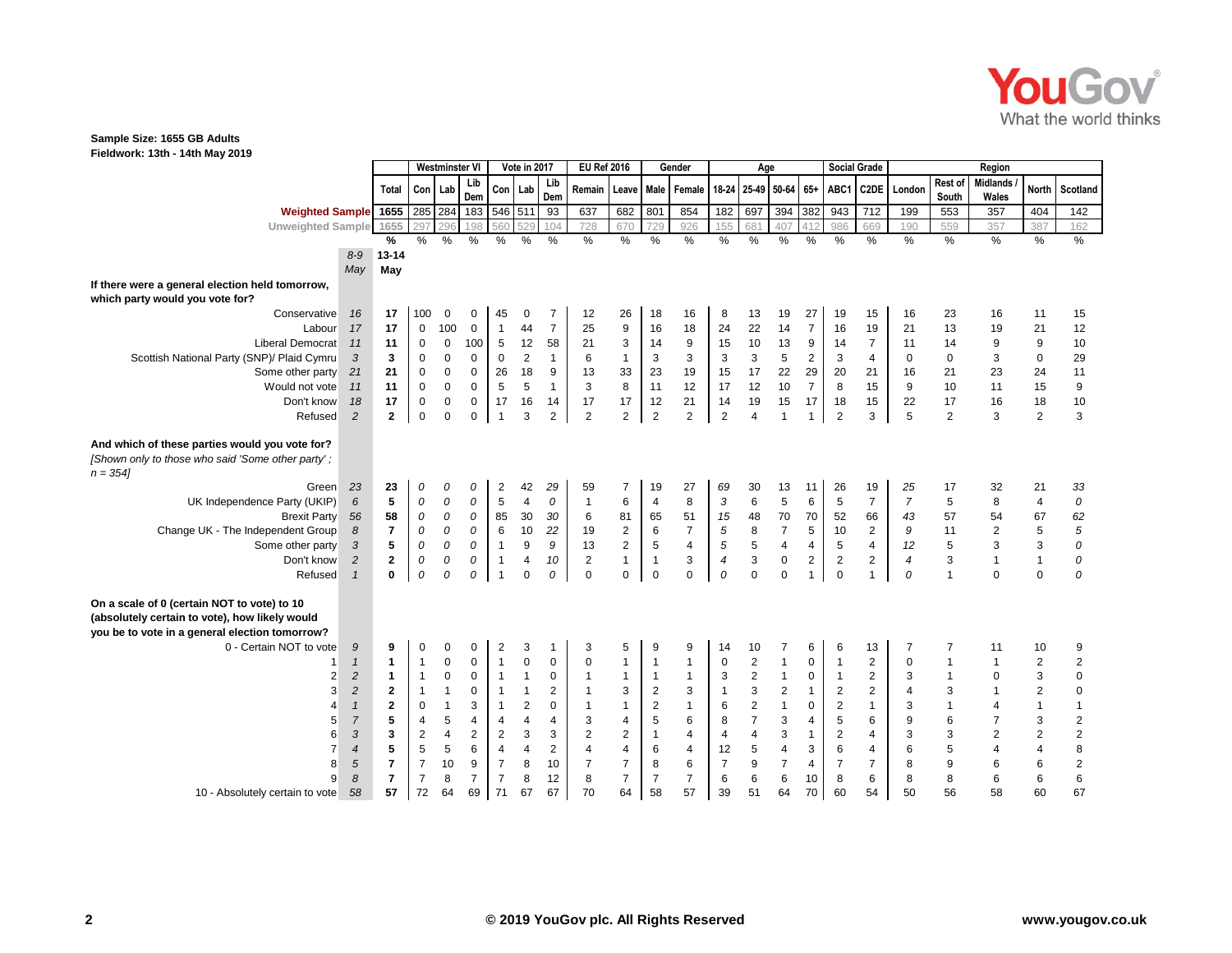

## **YouGov Weighting Data**

YouGov weights GB political surveys by (1) age interlocked with gender and education, (2) political attention (3) social grade (4) 2017 recalled vote interlocked with region and (5) EU referendum recalled vote. Weighting targets are YouGov estimates, data sources used in the calculation of targets are cited below. General election voting intention figures are additionally weighted by likelihood to vote. The poll was carried out online.

All polls are subject to a wide range of potential sources of error. On the basis of the historical record of the polls at recent general elections, there is a 9 in 10 chance that the true value of a party's support lies within 4 points of the estimates provided by this poll, and a 2 in 3 chance that they lie within 2 points.

|                                                                                | Unweighted no. Weighted no. |            | Target %       |
|--------------------------------------------------------------------------------|-----------------------------|------------|----------------|
| Age by Gender by Education (Labour Force<br>Survey and ONS Mid Year Estimates) |                             |            |                |
| Men Over 65                                                                    | 192                         | 174        | 10.5%          |
| Men 50-64 High education                                                       | 41                          | 50         | 3.0%           |
| Men 50-64 Mid education                                                        | 85                          | 78         | 4.7%           |
| Men 50-64 Low education                                                        | 68                          | 65         | 3.9%           |
| Men 25-49 High education                                                       | 98                          | 127        | 7.7%           |
| Men 25-49 Mid education                                                        | 136                         | 126        | 7.6%           |
| Men 25-49 Low education                                                        | 67                          | 91         | 5.5%           |
| Men Under 25 High education                                                    | 12                          | 15         | 0.9%           |
| Men Under 25 Mid & Low education                                               | 30                          | 76         | 4.6%           |
| Women Over 65                                                                  | 220                         | 209        | 12.6%          |
| Women 50-64 High education                                                     | 47                          | 46         | 2.8%           |
| Women 50-64 Mid education                                                      | 93                          | 89         | 5.4%           |
| Women 50-64 Low education                                                      | 73                          | 66         | 4.0%           |
| Women 25-49 High education                                                     | 147                         | 137        | 8.3%           |
| Women 25-49 Mid education                                                      | 151                         | 134        | 8.1%           |
| Women 25-49 Low education                                                      | 82                          | 81         | 4.9%           |
| Women Under 25 High education                                                  | 25                          | 18         | 1.1%           |
| Women Under 25 Mid & Low education                                             | 88                          | 73         | 4.4%           |
| <b>Political Attention (British Election Study face to</b><br>face element)    |                             |            |                |
| Low $(0,1,2)$                                                                  | 130                         | 314        | 19.0%          |
| Medium (3-7)                                                                   | 1117                        | 993        | 60.0%          |
| High (8,9,10)                                                                  | 408                         | 348        | 21.0%          |
| Social Grade (NRS and 2011 census)                                             |                             |            |                |
| AB                                                                             | 501                         | 463        | 28.0%          |
| C <sub>1</sub>                                                                 | 485                         | 480        | 29.0%          |
| C <sub>2</sub>                                                                 | 297                         | 348        | 21.0%          |
| DE                                                                             | 372                         | 364        | 22.0%          |
| <b>EU Referendum Vote (Election Result)</b>                                    |                             |            |                |
| Remain<br>Leave                                                                | 728<br>670                  | 637<br>682 | 38.3%<br>41.4% |
| Don't Know / Did Not Vote                                                      | 257                         | 336        | 20.3%          |